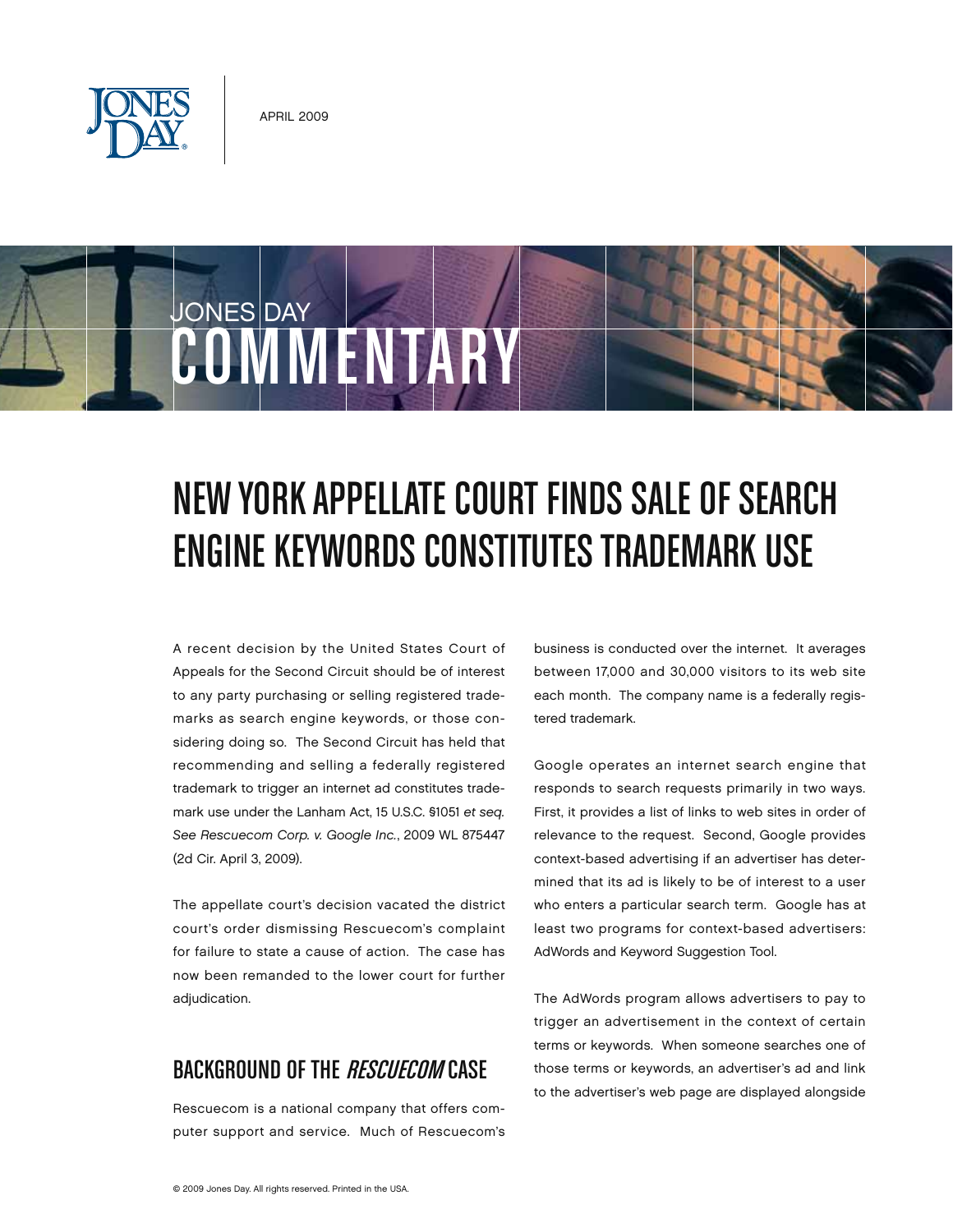the search results.<sup>1</sup> One payment option allows advertisers to pay Google based on the number of times internet users select the advertiser's link ("pay per click").

The Keyword Suggestion Tool suggests select keywords to advertisers. The program is designed to help advertisers identify keywords related to their business and, for a fee, to add them to an advertising campaign. To a car dealership, the tool might suggest "used car dealership" or it might suggest a specific brand of car dealership.2

These purchased ads are located in the section of a web page labeled "Sponsored Links." Rescuecom alleged that the sponsored links are not always clearly segregated. Normally, these ads appear along the right margin of a web page. But sometimes they are arranged horizontally above the search results. This placement could lead people to believe that a sponsored link is the most relevant hit. Because Google is paid a fee for every click driven through the sponsored link, Rescuecom argued that Google has an incentive to blur the line between the two lists.

#### THE *RESCUECOM* DECISIONS

The district court originally dismissed Rescuecom's claims for failure to state a cause of action under the Lanham Act. Specifically, the lower court distinguished Google's "use" of Rescuecom's trademark from the defined term "use in commerce" in the Lanham Act and determined that Google's use was not "use in commerce" as defined in the statute because it did not exhibit Rescuecom's trademark to the public.

The Court of Appeals disagreed, stating that "…what Google is recommending and selling to its advertisers is Rescuecom's trademark." (*Rescuecom*, p. 11). Further, "Google displays, offers, and sells Rescuecom's mark to

Google's advertising customers when selling its advertising services." (*Id*.). Accordingly, the Second Circuit determined that a cause of action exists under the Lanham Act.

Whether that "use in commerce" supports Rescuecom's allegations of trademark infringement, false designation of origin, and dilution under the Lanham  $Act<sup>3</sup>$  remains to be seen during the trial phase in the lower court. The Second Circuit noted that it had "no idea" whether Rescuecom would be able to prove that the unauthorized use of its trademark in the AdWords program would cause likelihood of confusion or mistake—the gist of a Lanham Act violation.

# THE SECOND CIRCUIT NOW IN LINE WITH OTHER FEDERAL COURTS

The *Rescuecom* decision aligns the Second Circuit with other jurisdictions that have weighed in on the issue of whether the use of another party's trademark as a search term constitutes actionable use in commerce. For example, a California district court in *Google Inc. v. American Blind & Wallpaper Factory, Inc*., 74 U.S.P.Q.2d 1385 (N.D. Cal. 2005), denied a motion to dismiss American Blind's Lanham Act claims that were based on the Google AdWords program and similar search engine programs.4

In a later decision in the same case, *Google Inc. v. American Blind & Wallpaper Factory, Inc*., 2007 WL 1159950 (N.D. Cal. Apr. 18, 2007) (labeled "not for citation"), the court found that Google's sale of trademarks as keywords in its AdWords program is a use in commerce under the Lanham Act. After considering likelihood of confusion factors, the court also concluded that American Blind had produced sufficient evidence to withstand Google's motion for summary judgment on the ground that no likelihood of confusion could be established.

 $\overline{\phantom{a}}$  , which is a set of the set of the set of the set of the set of the set of the set of the set of the set of the set of the set of the set of the set of the set of the set of the set of the set of the set of th

<sup>1.</sup> Want to see this for yourself? Type "magazine" into Google's search engine and hit return. Note the results along the top and the right hand margin appear under the heading "sponsored links."

<sup>2.</sup> Try your own search at [https://adwords.google.com/select/KeywordToolExternal.](https://adwords.google.com/select/KeywordToolExternal)

<sup>3.</sup> 15 U.S.C. §§ 1114, 1125.

<sup>4.</sup> Google initially filed a declaratory relief action against American Blind, which then counterclaimed against Google and other search engines, including Ask Jeeves, Earthlink, America Online, Netscape, and Compuserve.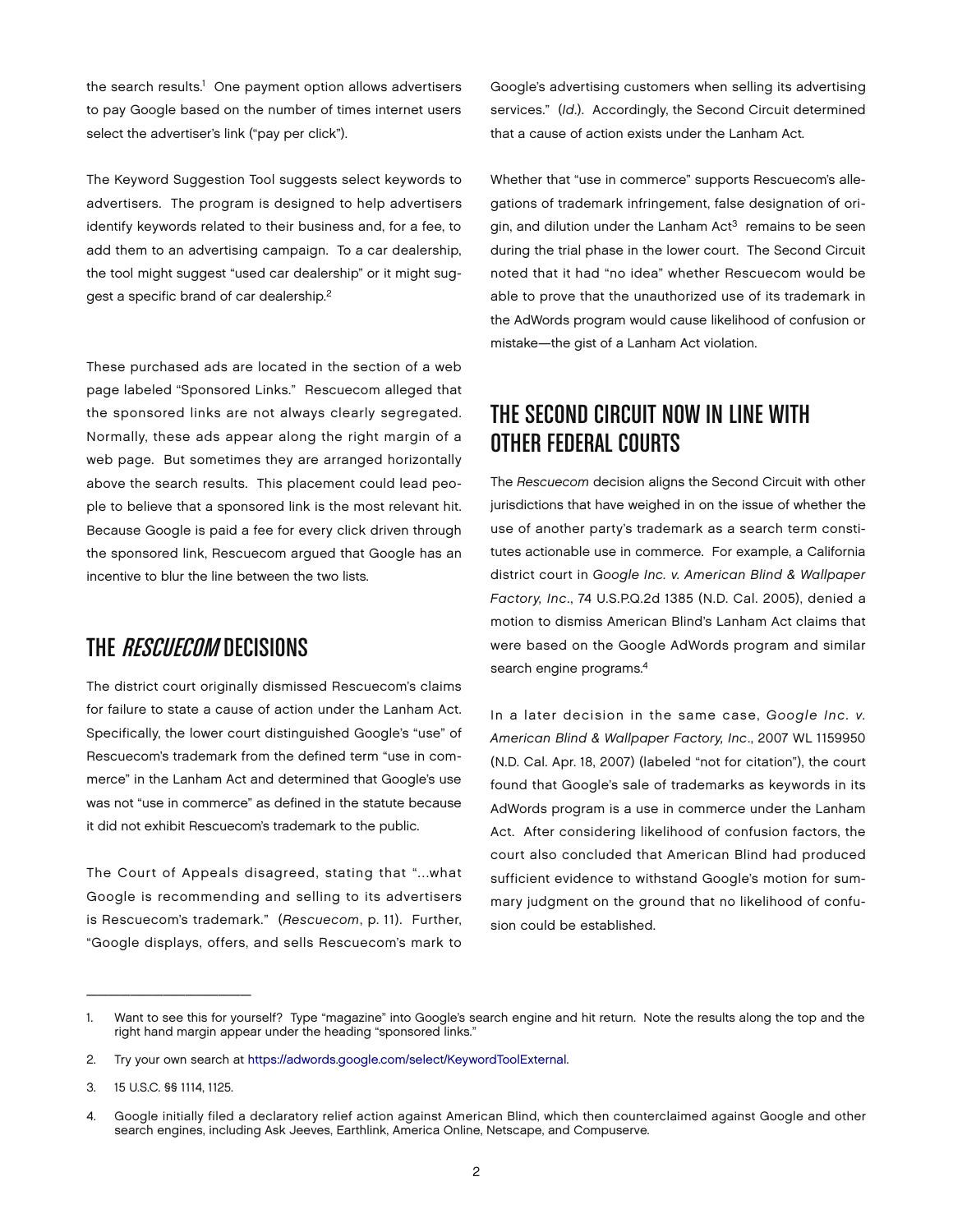Courts in other circuits have similarly found a trademark use in commerce where a trademark has been purchased or sold as a search engine keyword. *See, e.g., Edina Realty, Inc. v. TheMLSonline.com*, 80 U.S.P.Q.2d 1039 (D. Minn. 2006); *800-JR Cigar, Inc. v. GoTo.com, Inc*., 437 F.Supp.2d 273 (D.N.J. 2006); *Government Employees Ins. Co. (GEICO) v. Google, Inc*., 330 F.Supp.2d 700 (E.D. Va. 2004).

Although internet search engines are often involved in these types of cases as the purveyors of trademarks as keywords, suits have also been brought against parties purchasing such keywords. For example, in *Storus Corp. v. Aroa Marketing, Inc*., 87 U.S.P.Q.2d 1032 (N.D. Cal. 2008), Storus filed suit against its competitor, Aroa, which purchased Storus' mark "smart money clip" as an AdWord from Google.<sup>5</sup> When consumers entered the phrase "smart money clip" in Google's search engine, an Aroa ad entitled "Smart Money Clip" appeared in the results page. Although the ad also referenced Aroa's competing product, Steinhausen, it was not as prominent as Storus' mark. Storus argued that this manner of use created "initial interest confusion," which occurs when a mark is used in a manner calculated to capture initial consumer attention, even though no sale is completed as a result of such confusion.

The court found that Aroa's use of Storus' mark satisfied the three most important likelihood of confusion factors in the context of the internet: (1) similarity of the marks (Aroa used a mark identical to Storus' mark); (2) relatedness of the goods (both parties sold money clips); and (3) both parties' use of the internet as a marketing channel. The court noted that there need not be "source confusion" for trademark liability; rather, under the "initial interest confusion" theory of liability, it was sufficient that Aroa had used Storus' mark to divert consumers to a web site that they knew was not Storus' web site. Since Aroa failed to show that any other factors weighed

 $\frac{1}{2}$  ,  $\frac{1}{2}$  ,  $\frac{1}{2}$  ,  $\frac{1}{2}$  ,  $\frac{1}{2}$  ,  $\frac{1}{2}$  ,  $\frac{1}{2}$  ,  $\frac{1}{2}$  ,  $\frac{1}{2}$  ,  $\frac{1}{2}$  ,  $\frac{1}{2}$  ,  $\frac{1}{2}$  ,  $\frac{1}{2}$  ,  $\frac{1}{2}$  ,  $\frac{1}{2}$  ,  $\frac{1}{2}$  ,  $\frac{1}{2}$  ,  $\frac{1}{2}$  ,  $\frac{1$ 

against a finding of likelihood of confusion, the court granted Storus' summary judgment motion that Aroa's use of Storus' mark in connection with Google AdWords constituted trademark infringement.

# Conclusion

While the Second Circuit has held that recommending and selling a federally registered trademark to trigger an internet ad constitutes trademark use under the Lanham Act, likelihood of consumer confusion resulting from such use must still be established. As discussed above, whether a court recognizes "initial interest confusion" and whether the party's trademark is visible to consumers making purchasing decisions on the internet are important factors when evaluating whether trademark infringement can be established. In *Rescuecom*, only the advertiser and the search engine provider see the keywords that are offered or sold—a consumer may not even know what keyword triggered a "sponsored link" ad. Thus, this case will be important to watch because the ultimate determination of whether such trademark use results in a likelihood of confusion may have significant consequences for parties involved in the offer or sale of trademarked keywords, as well as trademark owners whose marks are being "used" in this manner.

As it stands now, the Second Circuit's decision that the recommendation and sale of trademarked keywords constitutes trademark use may give advertisers pause when deciding whether to purchase such keywords, and it may cause internet search engines to reevaluate policies on the sale of keywords. For trademark owners, the Second Circuit is now another jurisdiction in which a Lanham Act claim may be brought for the purchase or sale of their trademarks as search engine keywords.

<sup>5.</sup> The suit also named Skymall, Inc. ("Skymall") as a defendant due to the product search engine on its web site, but Storus' motion for summary judgment was denied as to Skymall.